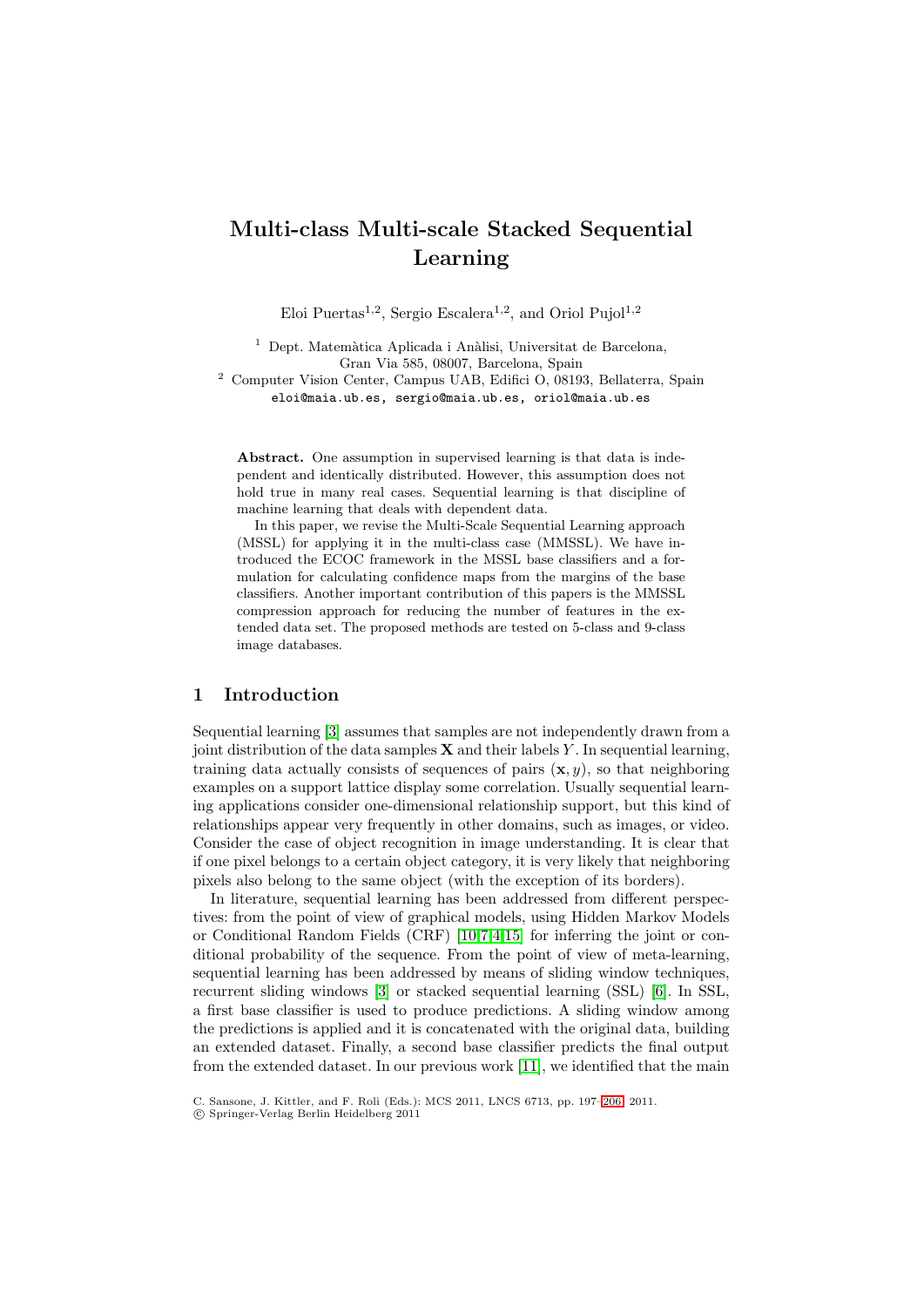step of the relationship modeling proposed in [\[6\]](#page-9-5) is precisely how this extended dataset is created. In consequence, we formalized a general framework for the SSL called Multi-scale Stacked Sequential Learning (MSSL), where a multi-scale decomposition is used in the relationship modeling step.

Previous approaches addres bi-class problems. Few of them have been extended to the multi-class case. However in many applications, like image segmentation, problems are inherently multi-class. In this work, our contribution is an efficient extension of MSSL to the multi-class case. We revise the general stacked sequential learning scheme for applying to multi-class as well as bi-class problems. We introduce the ECOC framework [\[2\]](#page-9-8) in the base classifiers to extend them to the multi-class case, defining the Multi-class Multi-scale Stacked Sequential Learning (MMSSL). An important issue considered in this work is how the number of features in the extended data set increases with the number of classes. We propose a feature compression approach for mitigating this problem.

The paper is organized as follows: first, we review the original MSSL for the biclass case. In the next section, we formulate the MSSL for the multi-class case (MMSSL), introducing the ECOC framework. Each step in MSSL is revised for the multi-class case and a compression approach for the extended dataset is explained. Then experiments and results of our methodology are shown in Section 4. Finally, Section 5 concludes the paper.

## **2 Related Work: Multi-scale Stacked Sequential Learning**

SSL [\[6\]](#page-9-5) is a meta-learning framework [\[9\]](#page-9-9) consisting in two steps. In the first step, a base classifier is trained and tested with the original data. Then, an extended data set is created which joins the original training data features with the predicted labels produced by the base classifier considering a window around the example. At the second step, another classifier is trained with this new feature set. In [\[11\]](#page-9-6) SSL is generalized by emphasizing the key role of neighborhood relationship modeling. The framework presented includes a new block in the pipeline of the basic SSL. Figure [1](#page-1-0) shows the Generalized Stacked Sequential Learning process. A classifier  $h_1(x)$  is trained with the input data set  $(\mathbf{x}, y)$  and the set of predicted labels  $y'$  is obtained. The next block defines the policy for creating the neighborhood model of the predicted labels. It is represented by  $z = J(y', \rho, \theta) : \mathcal{R} \to \mathcal{R}^w$ , a function that captures the data interaction with a model parameterized by  $\theta$  in a neighborhood  $\rho$ . The result of this function is a



<span id="page-1-0"></span>**Fig. 1.** Generalized stacked sequential learning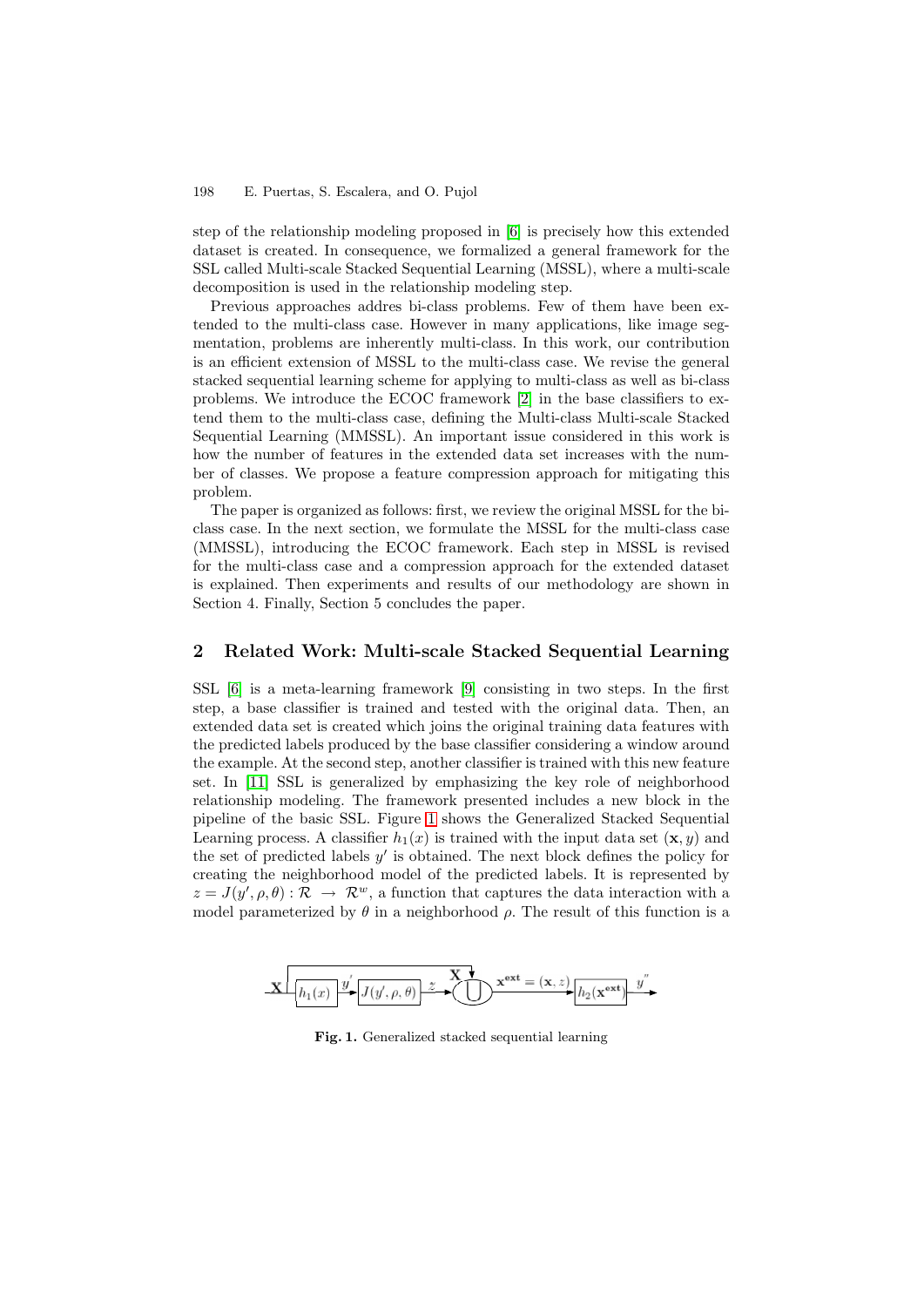w-dimensional value, where  $w$  is the number of elements in the support lattice of the neighborhood  $\rho$ . In the case of defining the neighborhood by means of a window,  $w$  is the number of elements in the window. Then, the output of  $J(y', \rho, \theta)$  is joined with the original training data creating the extended training set  $(\mathbf{x}^{\text{ext}}, y) = ((\mathbf{x}, z), y)$ . This new set is used to train a second classifier  $h_2(\mathbf{x}^{\text{ext}})$  with the goal of producing the final prediction  $y''$ .

The definition of  $J(y', \rho, \theta)$  proposed in [\[11\]](#page-9-6) consists of two steps: first the multi-scale decomposition that answers how to model the relationship between neighboring locations, and second, the sampling that answers how to define the support lattice to produce the final set z.

# **3 Multi-class Multi-scale Stacked Sequential Learning**

To extend the generalized stacked sequential learning scheme to the multi-class case, it is necessary that base classifiers  $h_1(x)$  and  $h_2(x^{ext})$  can deal with data belonging to several classes instead of just two. This can be achieved by using as base classifier a built-in multi-class classifier. However, it is also possible to use binary base classifiers by applying an ensemble of classifiers. One of the most successful ensemble strategies is the Error-Correct Output Codes framework [\[2,](#page-9-8)[14\]](#page-9-10). In essence, ECOC is a methodology used for reducing a multi-class problem into a sequence of two-class problems. It is composed by two phases: a coding phase, where a codeword is assigned to each class, and a decoding phase, where, given a test sample, it looks for the most similar class codeword. The codeword is a sequence of bits, where each bit identifies the membership of the class for a given binary classifier. The most used coding strategy is the *one-versus-all* [\[5\]](#page-9-11), where each class is discriminated against the rest, obtaining a codeword of length equal to the number of classes. Another standard coding strategy is the *one-versusone* [\[1\]](#page-9-12) which considers all possible pairs of classes, with a codeword length of  $\frac{N(N-1)}{2}$ .

The decoding phase of the ECOC framework is based on error-correcting principles under the assumption that the learning task can be modeled as a communication problem. Decoding strategies based on distances measurements between the output code and the target codeword are the most frequently applied. Among these, Hamming measure and Euclidean measure are the most used [\[14\]](#page-9-10).

Apart from the extension of the base classifiers, the neighborhood function J has to be also modified. Figure [2](#page-3-0) shows the multi-class multi-scale stacked sequential learning scheme presented in this work. Now, from an input sample, the first classifier produces not only a prediction, but a measure of confidence for belonging to each class. These confidences maps are the input of the neighborhood function. This function performs a multi-class decomposition over the confidence maps. Over this decomposition, a sampling  $z$  around each input example is returned. The extended data set is built up using the original samples as well as the set of features selected in z. Additionally, in order to reduce the number of features in the extended data set, we propose a compression approach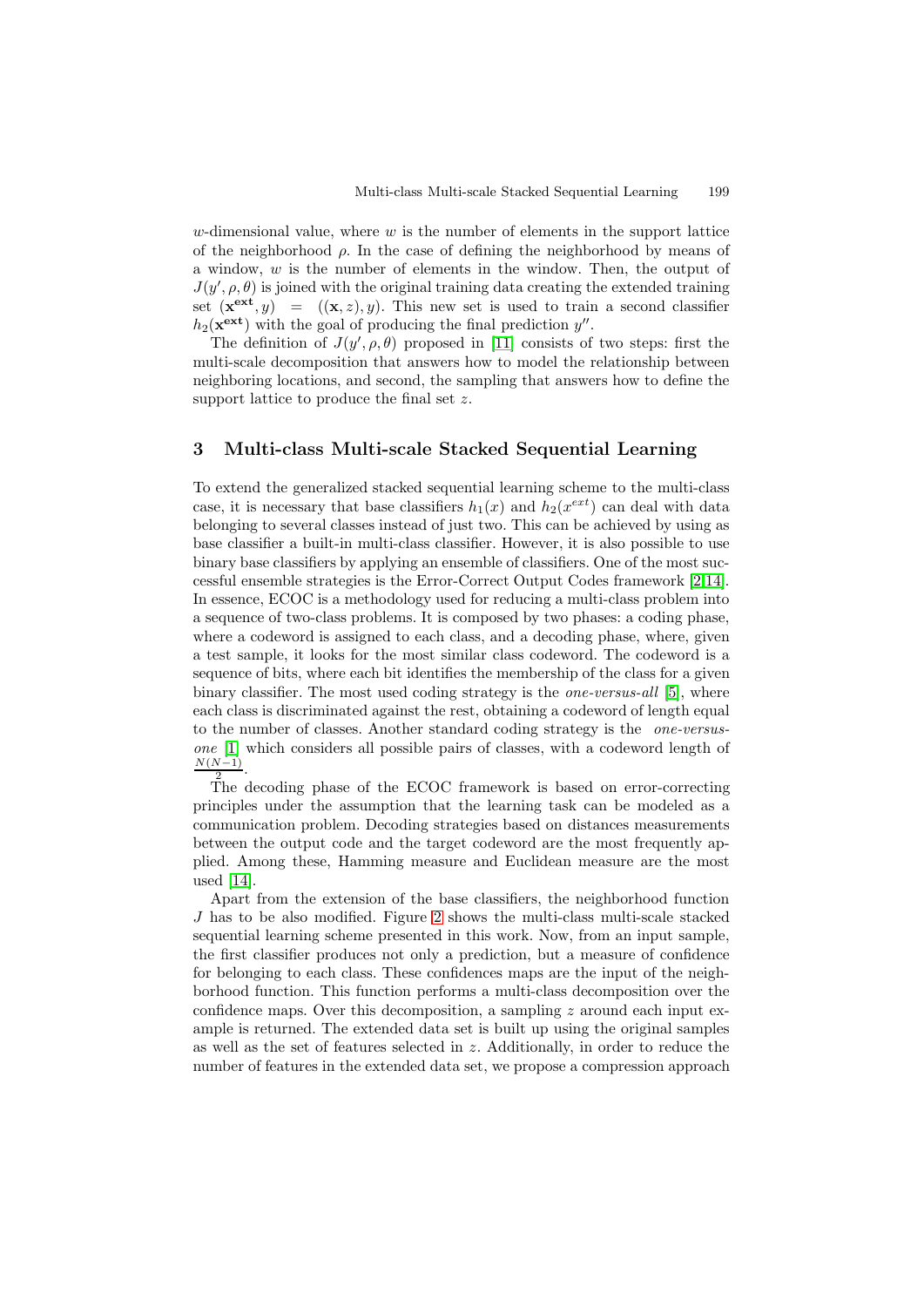for encoding the resulting multi-class decomposition of the confidence maps. Finally, having the extended data set **xext** as input and using again the ECOC framework, the second classifier will predict to which class belongs the input sample **x**. In the next subsections we explain in detail how the generalized stacked sequential learning can be extended to the multi-class case.



<span id="page-3-0"></span>**Fig. 2.** Multi-class multi-scale stacked sequential learning

#### **3.1 Extending the Base Classifiers**

For the multi-class case, we need base classifiers that can handle with multiple classes. For this purpose, we use the ECOC framework explained before. Given a set of N classes, n different bipartitions (groups of classes) are formed, and n binary problems over the partitions are trained. As a result, a codeword of length n is obtained for each class, where each position (bit) of the code corresponds to a possible prediction value of a given binary classifier (generally  $\{+1, -1\}$ ). We define a coding matrix M where each row is a codeword, where  $M \in \{-1, +1\}^{N \times n}$ in the binary code case. Nonetheless, binary as well as ternary codes can be used in the coding strategy [\[14\]](#page-9-10). How to construct this matrix is an open problem, but in our experiments we will use the *one-versus-one* strategy cited above.

During the decoding process, applying the n binary classifiers, a code  $x$  is obtained for each data sample in the test set. In the SSL model, this code is obtained using the mere predicted label. However, it would be desirable that the base classifiers can provide not only a prediction but a measure of confidence for each class. The use of confidences gives a more precise information about the decisions of the first classifier than just its prediction. Given a set of possible labels  $\mathcal{L} = {\lambda_1, \ldots, \lambda_n}$ , we have *n* membership confidences,

<span id="page-3-1"></span>
$$
\hat{F}^0(\mathbf{x}, \mathcal{L}) = \{ F(y = \lambda_1 | \mathbf{x}), \dots, F(y = \lambda_n | \mathbf{x}) \}
$$
(1)

In order to obtain these confidence maps we need base classifiers to generate not only a class prediction, but also its confidence. Unfortunately, not all kind of classifiers can give a confidence for its predictions. However, classifiers that work with margins such as Adaboost or SVM can be used [\[8\]](#page-9-13). In these cases, it is necessary to convert the margins used by these classifiers to a measure of confidence. In the Adaboost case, we apply a sigmoid function that normalizes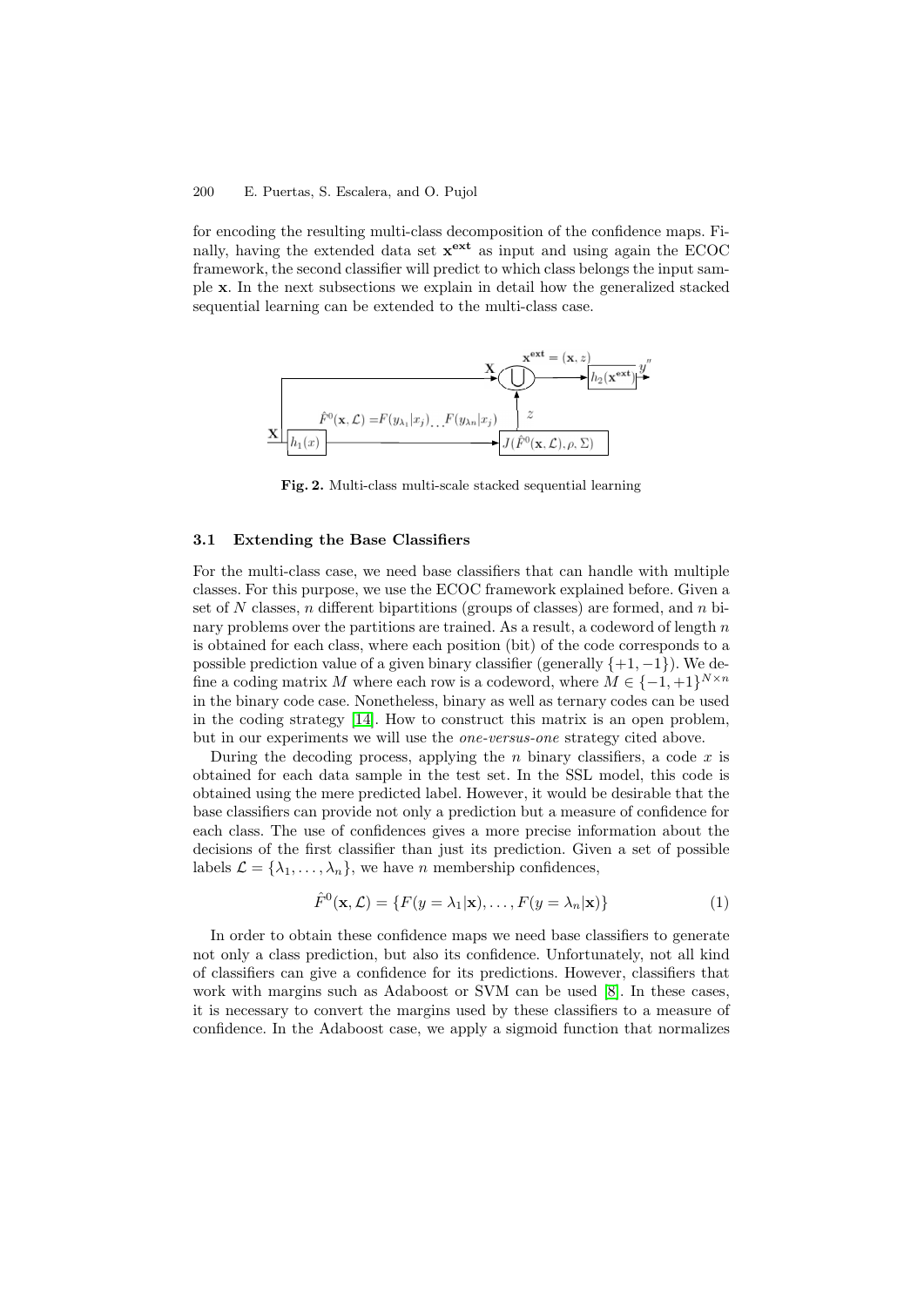Adaboost margins from the interval  $[-\infty, \infty]$  to  $[-1, 1]$  (the same as codeword interval) by means of the following equation,

<span id="page-4-0"></span>
$$
f(x) = \frac{1 - e^{-\beta m_x}}{1 + e^{-\beta m_x}}
$$
 (2)

where  $m_x$  is the margin of the predicted label given by Adaboost algorithm for the example x, and a constant that governs the transition:  $\beta = \frac{-\ln(0.5\epsilon)}{0.25t}$ , which depends on the number of iterations t that Adaboost performs, and an arbitrary small constant  $\epsilon$ .

Once we have the normalized code by applying Equation [2,](#page-4-0) we use a soft distance d for decoding. The obtained code is compared to the codewords  $C_i, i \in$  $[1,\ldots,N]$  of each class defined in the matrix M, as follows:

$$
F(y = \lambda_1 | x_j) = e^{-\alpha d(C_1, f(x_j))}, \dots, F(y = \lambda_n | x_j) = e^{-\alpha d(C_N, f(x_j))}
$$

where d may be any soft distance, as the Euclidean distance for example,  $\alpha =$  $-\ln(\epsilon)/2$ , and  $\epsilon$  is arbitrarily small positive quantity. By applying this to the all data samples  $x_i \in \mathbf{x}$  we have the confidence maps for each class as expressed in Equation [1](#page-3-1) that will be used in the next step.

## **3.2 Extending the Neighborhood Function** *J*

We define the neighborhood function  $J$  in two stages: 1) a multi-scale decomposition over the confidence maps and 2) a sampling performed over the multi-scale representation. This function is extended in order to deal with multiple classes. Now it is formulated as:  $z = J(\hat{F}^0(\mathbf{x}, \mathcal{L}), \rho, \Sigma)$ .

Starting from the confidence maps  $\hat{F}^0(\mathbf{x}, \mathcal{L})$ , we apply a multi-scale decomposition upon them, resulting in as many decomposition sequences as labels. For the decomposition we use a multi-resolution gaussian approach. Each level of the decomposition (scale) is generated by the convolution of the confidence field by a gaussian mask of variable  $\sigma$ , where  $\sigma$  defines the grade of the decomposition. This means that the bigger the sigma is, the longer interactions are considered. Thus, at each level of decomposition all the points have information from the rest accordingly to the sigma parameter. Given a set of  $\Sigma = {\sigma_0, ..., \sigma_n} \in \mathbb{R}^+$ and all the predicted confidence maps  $\hat{F}^0(\mathbf{x}, \mathcal{L})$ , each level of the decomposition is computed as follows,

$$
\hat{F}^{s_i}(\mathbf{x}, \mathcal{L}) = g^{\sigma_i}(\mathbf{x}) \ast \hat{F}^0(\mathbf{x}, \mathcal{L})
$$

where  $q^{\sigma_i}(\mathbf{x})$  is defined as a multidimensional isotropic gaussian filter with zero mean,

$$
g^{\sigma_i}(\mathbf{x}) = \frac{1}{(2\pi)^{d/2} \sigma_i^{1/2}} e^{-\frac{1}{2}\mathbf{x}^T \sigma_i^{-1} \mathbf{x}}
$$

Once we have the multi-scale decomposition, we define the support lattice z. This is, the sampling performed over the multi-scale representation in order to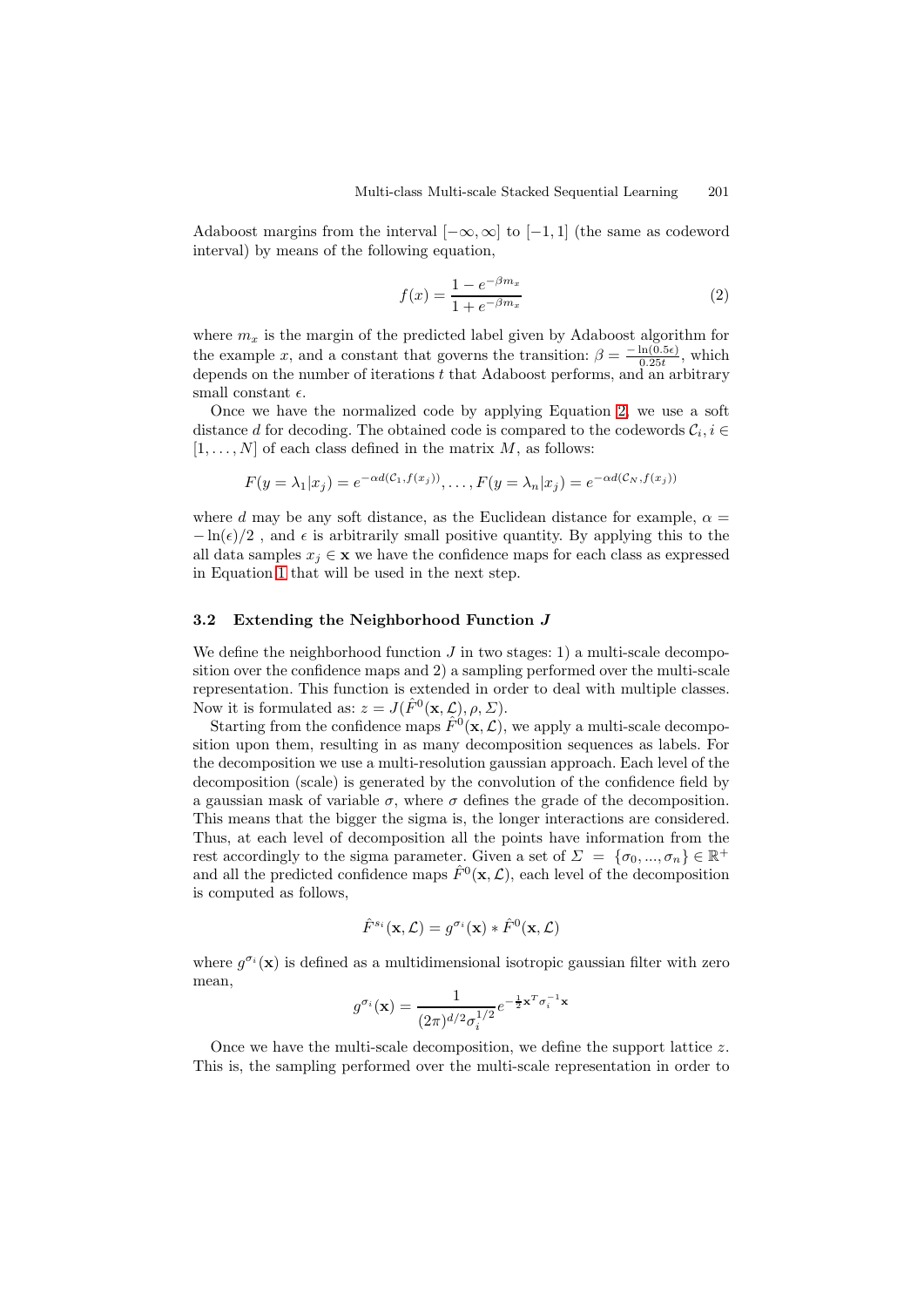obtain the extended data. Our choice is to use a scale-space sliding window over each label multi-scale decomposition. The selected window has a fixed radius with length defined by  $\rho$  in each dimension and with origin in the current prediction example. Thus, the elements covered by the window is  $w = (2\rho + 1)^d$ around the origin. For the sake of simplicity, we use a fixed radius of length  $\rho = 1$ . Then, for each scale i considered in the previous decomposition  $(\sigma_i \quad i = 1 \dots n)$ , the window is stretched in each direction using a displacement proportional to the scale we are analyzing. We use a displacement  $\delta_i = 3\sigma_i + 0.5$ . This displacement at each scale forces that each point considered around the current prediction has very small influence from previous neighbor points. In this way, the number of features of  $z$ , that are appended to the extended data set, is equal to  $(2\rho + 1)^d \times |\mathcal{L}| \times |\mathcal{L}|$ , where  $|\mathcal{L}|$  is the number of classes. According to this, we can see that the extended data set increases with the number of classes the problem has. This can be a problem if the number of classes is large, since the second classifier have to deal with many features, and therefore, the learning time is increased. In the next subsection, a grouping approach for the extended features is explained.

#### **3.3 Extended Data Set Grouping: A Compression Approach**

The goal of grouping the extended data set is to compress its number of features. Using the above approach, we can see that a confidence map is obtained for each class.Then, for each map, a multi-scale decomposition is computed, and finally, a sampling around each input example is performed. To reduce the number of confidence maps, we add a compression process between the multiscale decomposition and the sampling process. This compression is done following information theory by means of partitions. Let be  $\{P^1, P^2\}$  a partition of groups of classes and  $\mathcal{L} = {\lambda_i}$  the set of all the classes, such that  $P^1 \subseteq \mathcal{L}$  and  $P^2 \subseteq \mathcal{L} \mid P^1 \cup P^2 = \mathcal{L}$  and  $P^1 \cap P^2 = \emptyset$ , the confidence maps are encoded as

$$
\mathcal{F}^{s_j}(\{P^1,P^2\})=\sum_i \hat{F}^{s_j}(\mathbf{x},\lambda_i\in P^1)-\sum_i \hat{F}^{s_j}(\mathbf{x},\lambda_i\in P^2)
$$

for all the scales  $s_j \in \Sigma$ . Then, using a coding strategy, a minimum set of partitions  $\mathcal{P} = \{P^1, P^2\}_1, \cdots, \{P^1, P^2\}_\alpha$  is defined, where  $\alpha = \lceil \log_2 |\mathcal{L}| \rceil$  is the minimum number of partitions for compressing all the classes.

Following this compression approach, now the support lattice  $z$  is defined over  $\mathcal{F}^{\Sigma}(\mathcal{P})$ , this is, over all the scales in  $\Sigma$  and all the partitions in  $\mathcal{P}$ . Therefore, the number of features in z is reduced to  $(2\rho + 1)^d \times |\Sigma| \times \lceil \log_2 |\mathcal{L}| \rceil$ .

# **4 Experiments and Results**

Before presenting the results, we discuss the data, methods and validation protocol of the experiment.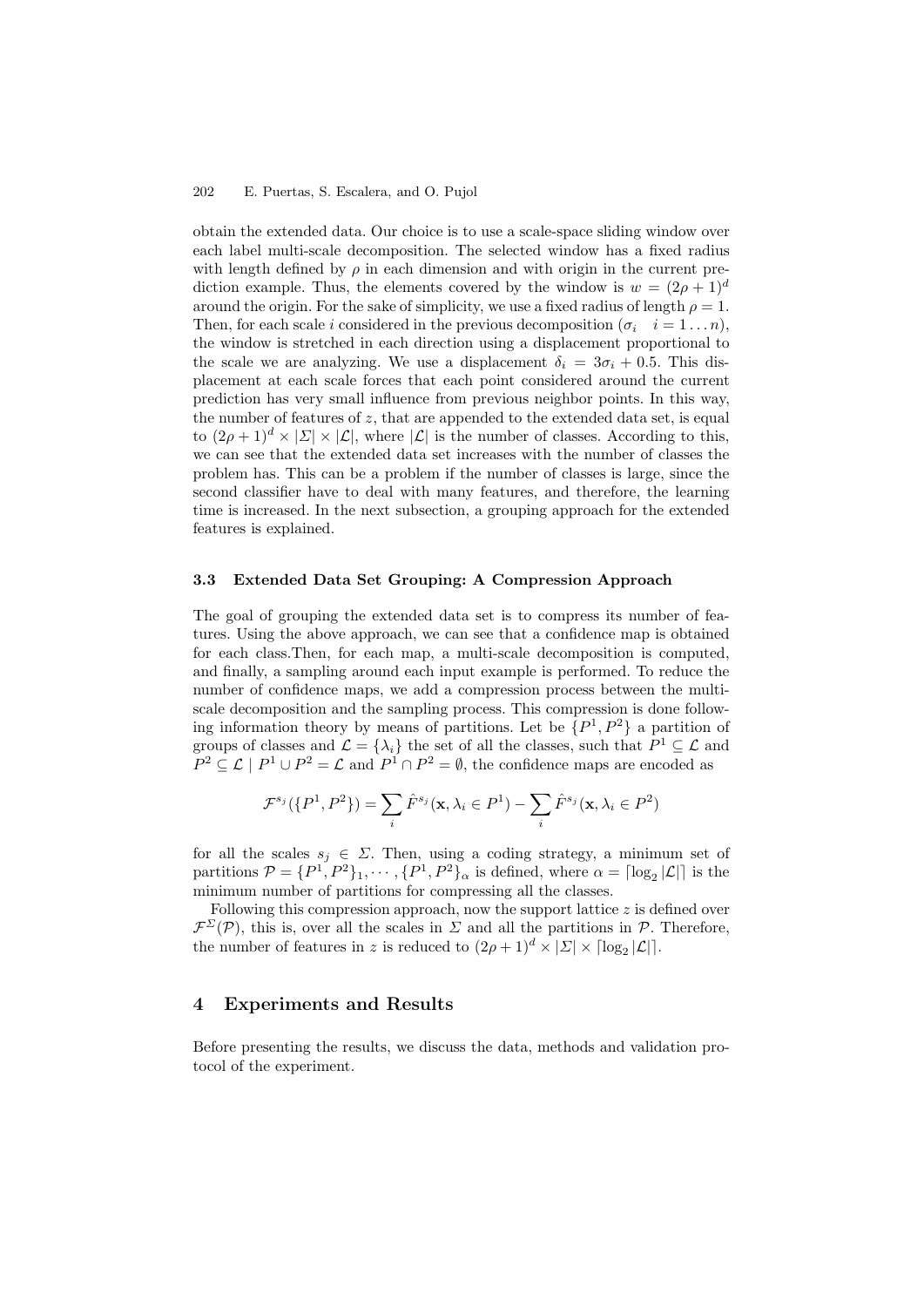- **Data:** We test our multi-class methodology on the e-trims database [\[12\]](#page-9-14). The e-trims database is comprised of two datasets, 4-class with four annotated object classes and 8-class with eight annotated object classes. There are 60 annotated images in each of the dataset. The object classes considered in 4 class dataset are: (1) building, (2) pavement/road, (3) sky and (4) vegetation. In 8-class dataset the object classes considered are: (1) building, (2) car,  $(3)$  door,  $(4)$  pavement,  $(5)$  road,  $(6)$  sky,  $(7)$  vegetation and  $(8)$  window. Additionally, for each database we have a background class (0) for any other object. Examples of this database and ground-truth for 4-class and 8-class are shown in Figure [5.](#page-8-0)
- **Methods:** We test our method using all the confidences maps, named *MMSSL Standard* and using the compression approach, named *MMSSL Compressed*. The settings for both experiments are the same, the only difference is the number of generated features in the extended dataset. We have used as base classifier a Real Adaboost ensemble of 100 decision stumps. For each image in the training set we perform a stratified sampling of 3000 pixels per image. For each example (pixel) the feature vector is only composed of RGB attributes. This data is used for training the first classifier using leave-one-image-out to produce confidence maps. The coding strategy for the ECOC framework in each classifier is *one versus one* and the decoding measure is euclidean distance. The neighborhood function performs a gaussian multi-resolution decomposition in 4 scales, using  $\Sigma = \{1, 2, 4, 8\}$ . Observe that in order to compute the neighbors of each pixel the whole leftout image is classified. Finally, both classifiers are trained using the same feature samples without and with the extended set, respectively.

Furthermore, we have performed an experiment using multi-label optimization via  $\alpha$ -expansion [\[13\]](#page-9-15). Using the confidence maps for each class obtained from the first classifier, we have applied the  $\alpha$ -expansion optimization. For the neighborhood term, we have took into account the intensity of the 4 connected pixels.

**– Validation:** We have performed each experiment using six disjoint folds, where 50 images are used as train set and 10 images used as test.

Tables [3](#page-7-0) and [4](#page-7-1) show accuracy, overlapping, sensitivity and specifity averaged for all the classes. The accuracy of both MMSSL approaches in both databases are very similar. This fact reinforce that our idea of grouping features without losing performance is correct. The main advantage for using the compression approach is that reducing the number of features in the extended dataset, the time of the learning phase for the second classifier is reduced as well. In this way if the number of classes increases the approach of MMSSL is still feasible.

Figures [3](#page-7-0) and [4](#page-7-1) show the overlapping for each class in 4-class and 8-class database respectively. Large classes as building or sky have more overlapping than the rest. Observe that class road/pavement in 4-class or road in 8-class have a significantly larger overlapping than the Adaboost approach, this means that using only the RGB features, this class is difficult to distinguish, but the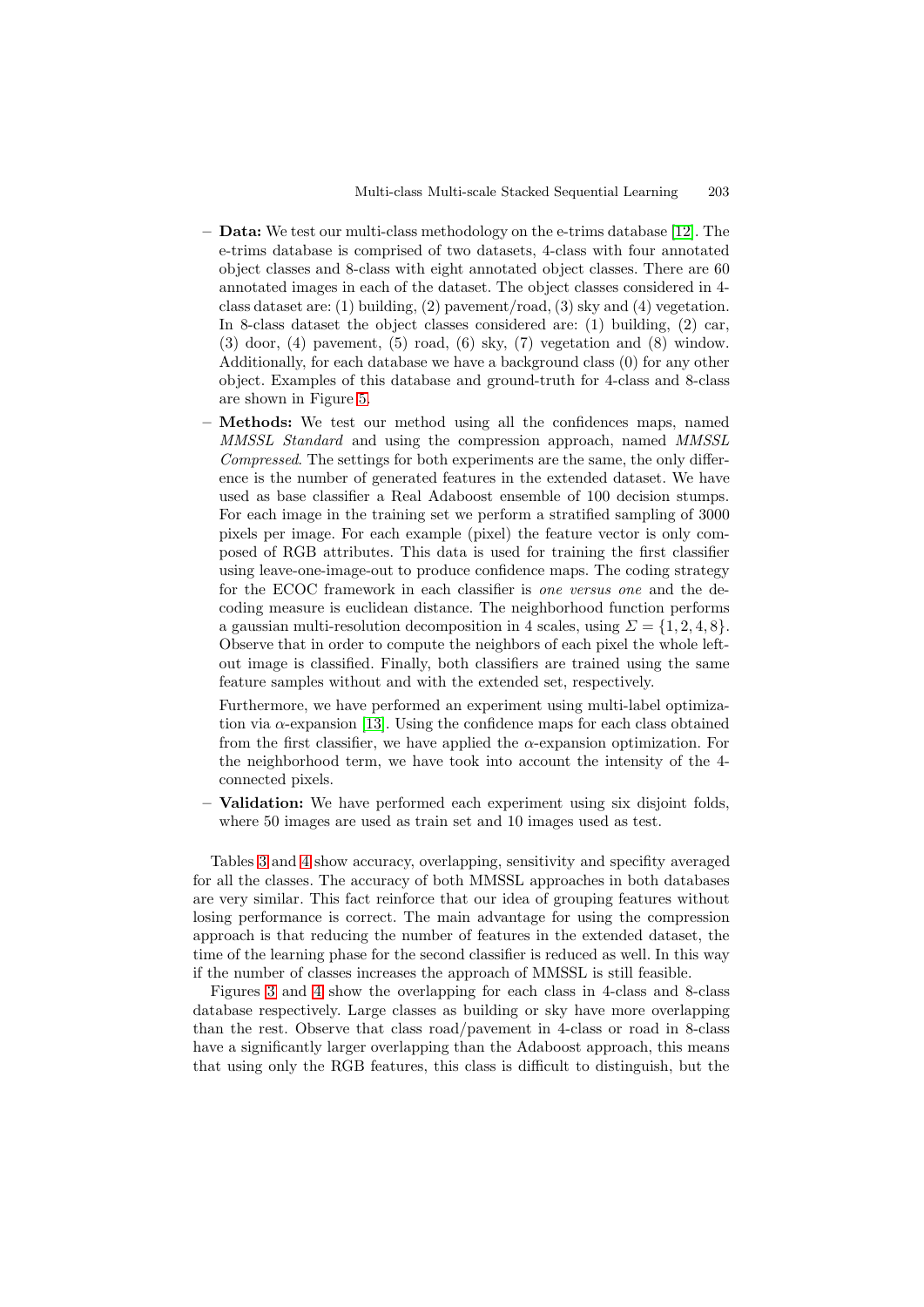|  |  |  | <b>Table 1.</b> Method results for 4-class database |
|--|--|--|-----------------------------------------------------|
|  |  |  |                                                     |

| Method                           |        | Accuracy Overlapping Sensivity Specifity |        |        |
|----------------------------------|--------|------------------------------------------|--------|--------|
| MMSSL Standard                   | 0.8380 | 0.6425                                   | 0.7398 | 0.795  |
| MMSSL Compression                | 0.8358 | 0.6390                                   | 0.7342 | 0,8001 |
| Optimization $\alpha$ -expansion | 0.5503 | 0,3940                                   | 0.6121 | 0.5471 |
| Adaboost                         | 0.6200 | 0,4366                                   | 0.5634 | 0.6278 |

**Table 2.** Method results for 8-class database

| Method                           |        | Accuracy Overlapping Sensivity Specifity |        |        |
|----------------------------------|--------|------------------------------------------|--------|--------|
| MMSSL Standard                   | 0.7015 | 0.4248                                   | 0.5390 | 0.5941 |
| MMSSL Compression                | 0.7070 | 0,4528                                   | 0.5685 | 0.6443 |
| Optimization $\alpha$ -expansion | 0.5138 | 0,2570                                   | 0.3927 | 0,3529 |
| Adaboost                         | 0.6200 | 0.2915                                   | 0.4031 | 0.4347 |



<span id="page-7-0"></span>**Fig. 3.** Method Overlapping for 4-class



<span id="page-7-1"></span>**Fig. 4.** Method Overlapping for 8-class

relationship among the rest classes makes it easier (road/pavement class is at bottom of the building).

Figure [5](#page-8-0) shows results for some images in the 4-class and 8-class dataset. Observe that MMSSL methods grasp the relationship between adjacent classes and ADAboost can not. In addition, we have observed that using the optimization α-expansion, the results are poor. This means that the classification performed by the first classifier is not good enough to generalize from the surrounding pixels. On contrary, our MMSSL method can extract longer interrelations between samples and, thus, obtain better results.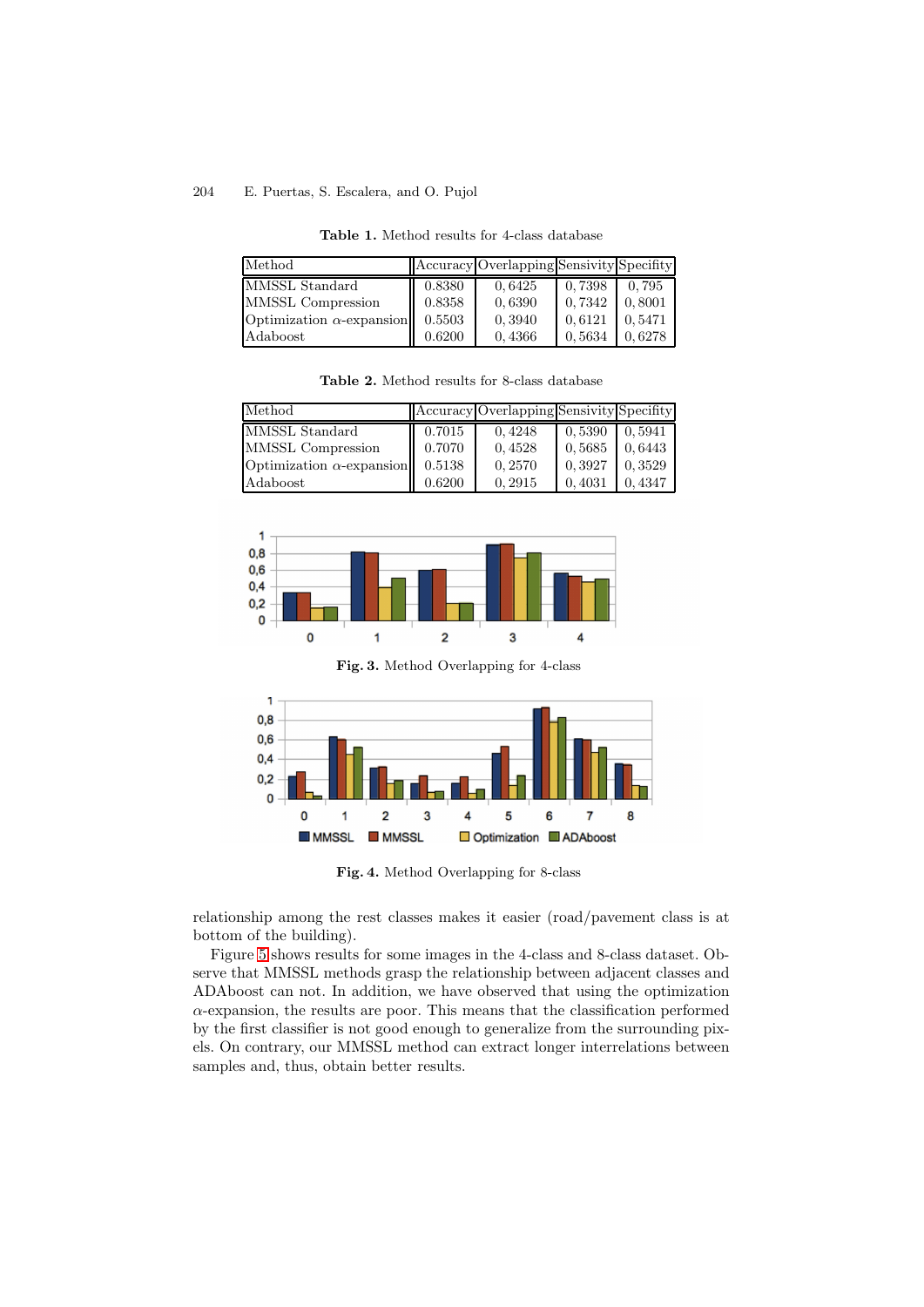<span id="page-8-0"></span>

**Fig. 5.** Etrims 4-class (four top rows) and 8-class (four bottom rows) results